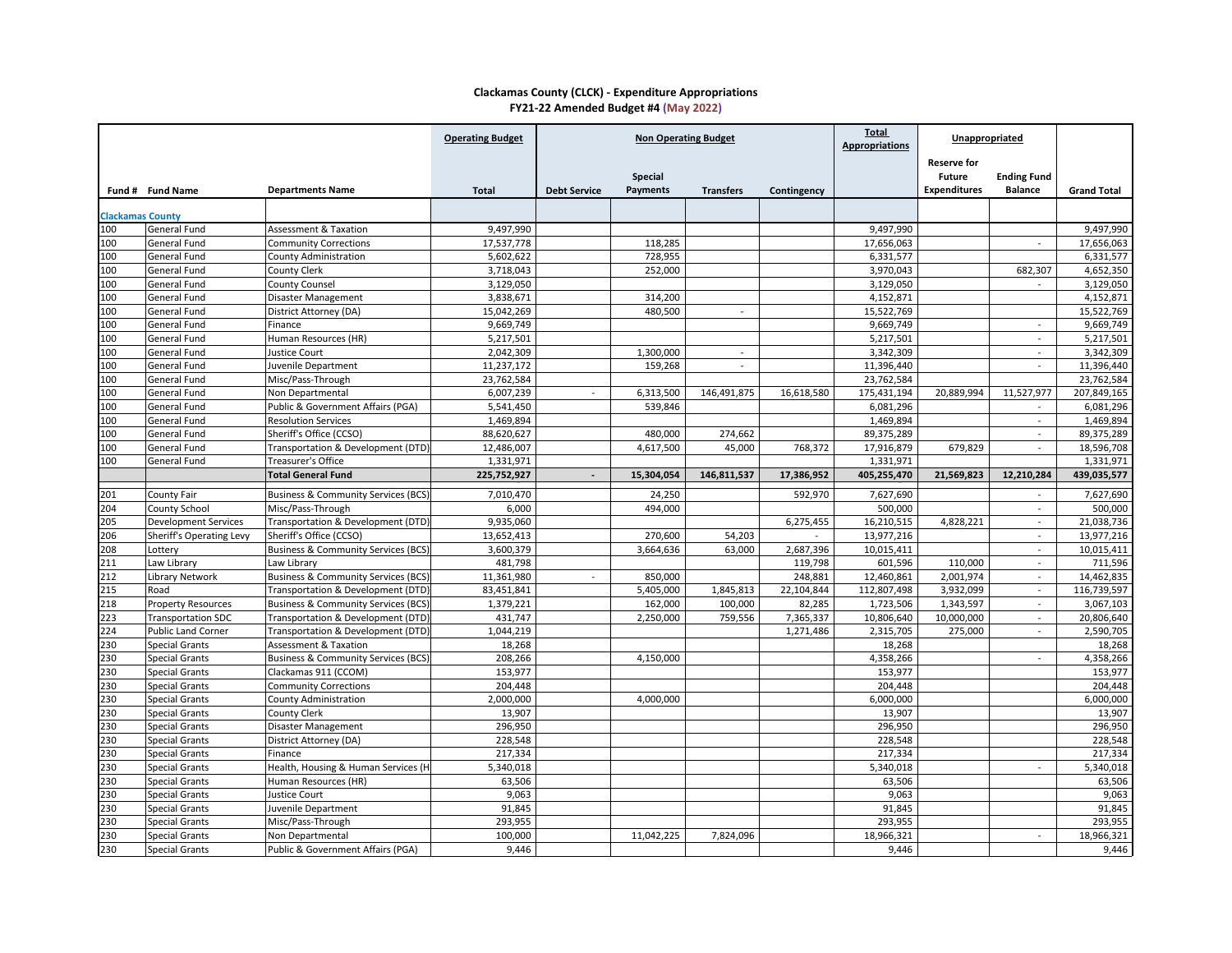## **Clackamas County (CLCK) - Expenditure Appropriations FY21-22 Amended Budget #4 (May 2022)**

|     |                                                      |                                                                  | <b>Operating Budget</b>  | <b>Non Operating Budget</b> |                 |                  |             | <b>Total</b><br><b>Appropriations</b> | Unappropriated      |                    |                      |
|-----|------------------------------------------------------|------------------------------------------------------------------|--------------------------|-----------------------------|-----------------|------------------|-------------|---------------------------------------|---------------------|--------------------|----------------------|
|     |                                                      |                                                                  |                          |                             |                 |                  |             |                                       | <b>Reserve for</b>  |                    |                      |
|     |                                                      |                                                                  |                          |                             | <b>Special</b>  |                  |             |                                       | <b>Future</b>       | <b>Ending Fund</b> |                      |
|     | Fund # Fund Name                                     | <b>Departments Name</b>                                          | <b>Total</b>             | <b>Debt Service</b>         | <b>Payments</b> | <b>Transfers</b> | Contingency |                                       | <b>Expenditures</b> | <b>Balance</b>     | <b>Grand Total</b>   |
| 230 | <b>Special Grants</b>                                | Sheriff's Office (CCSO)                                          | 1,438,080                |                             |                 |                  |             | 1,438,080                             |                     |                    | 1,438,080            |
| 230 | <b>Special Grants</b>                                | <b>Technology Services (TS)</b>                                  | 2,524,129                |                             |                 |                  |             | 2,524,129                             |                     | $\sim$             | 2,524,129            |
| 230 | <b>Special Grants</b>                                | Transportation & Development (DTD)                               | 379,710                  |                             |                 |                  |             | 379,710                               |                     |                    | 379,710              |
| 230 | <b>Special Grants</b>                                | Treasurer's Office                                               | 6,190                    |                             |                 |                  |             | 6,190                                 |                     |                    | 6,190                |
| 240 | <b>H3S Services</b>                                  | Health, Housing & Human Services (H.                             | 116,423,818              | 4,000                       | 36,644,250      | 212,213          | 8,850,086   | 162,134,367                           |                     | $\sim$             | 162,134,367          |
| 253 | <b>Clackamas Health Centers</b>                      | Health, Housing & Human Services (H                              | 52,759,698               |                             | 6,376           |                  | 10,561,297  | 63,327,371                            |                     |                    | 63,327,371           |
| 255 | <b>Transient Lodging Tax</b>                         | <b>County Administration</b>                                     | 2,802,171                |                             | $\blacksquare$  |                  | 3,702,693   | 6,504,864                             |                     | $\blacksquare$     | 6,504,864            |
| 255 | <b>Transient Lodging Tax</b>                         | Misc/Pass-Through                                                | 100,000                  |                             |                 | 516,588          |             | 616,588                               |                     |                    | 616,588              |
| 257 | Parks & Forestry                                     | <b>Business &amp; Community Services (BCS)</b>                   | 5,569,419                |                             | 2,000           |                  | 622,898     | 6,194,317                             | 2,369,773           | $\sim$             | 8,564,090            |
| 320 | Debt Service FFC                                     | Non Departmental                                                 |                          | 9,409,140                   |                 |                  |             | 9,409,140                             |                     |                    | 9,409,140            |
| 321 | Debt Service - GO                                    | Non Departmental                                                 |                          | 5,289,580                   |                 |                  |             | 5,289,580                             |                     | $\sim$             | 5,289,580            |
| 420 | Capital Projects                                     | Finance                                                          | 11,168,289               |                             |                 |                  |             | 11,168,289                            | 2,000,000           | $\sim$             | 13,168,289           |
| 601 | <b>Stone Creek Golf Course</b>                       | Business & Community Services (BCS)                              | 3,398,690                |                             | 1,000           | 200,000          | 388,019     | 3,987,709                             | 836,540             |                    | 4,824,249            |
| 602 | Clackamas Broadband Utili                            | <b>Technology Services (TS)</b>                                  | 2,703,201                |                             | 67,412          |                  | 72,086      | 2,842,699                             |                     |                    | 2,842,699            |
| 605 | 911 Center                                           | Clackamas 911 (CCOM)                                             | 9,802,099                |                             | 1,045,000       |                  | 609,334     | 11,456,433                            | 717,825             |                    | 12,174,258           |
| 744 | <b>Facilities Management</b>                         | Finance                                                          | 13,624,341               |                             |                 |                  | 1,727,577   | 15,351,918                            |                     |                    | 15,351,918           |
| 747 | <b>Technology Services</b>                           | <b>Technology Services (TS)</b>                                  | 21,484,782               |                             |                 |                  | 300,000     | 21,784,782                            | 426,958             | $\sim$             | 22,211,740           |
| 760 | Self-Insurance                                       | Human Resources (HR)                                             | 39,330,085               |                             |                 |                  | 11,208,346  | 50,538,431                            | 2,476,652           | $\sim$             | 53,015,083           |
| 761 | <b>Risk Management Claims</b>                        | Human Resources (HR)                                             | 5,451,214                |                             |                 | $\sim$           | 4,382,590   | 9,833,804                             | 8,360,000           | $\sim$             | 18,193,804           |
| 770 | <b>Fleet Services</b>                                | Transportation & Development (DTD)                               | 6,230,993                |                             |                 |                  | 352,674     | 6,583,667                             |                     |                    | 6,583,667            |
|     |                                                      |                                                                  |                          |                             |                 |                  |             |                                       |                     |                    |                      |
|     |                                                      | <b>Total Other Funds (Non-GF)</b>                                | 436,801,569              | 14,702,720                  | 70,078,749      | 11,575,469       | 83,526,052  | 616,684,559                           | 39,678,639          |                    | 656,363,198          |
|     | <b>Clackamas County Total</b>                        |                                                                  | 662,554,496              | 14,702,720                  | 85,382,803      | 158,387,006      | 100,913,005 | 1,021,940,029                         | 61,248,462          | 12,210,284         | 1,095,398,775        |
|     | <b>Clackamas County Development Agency</b>           |                                                                  |                          |                             |                 |                  |             |                                       |                     |                    |                      |
| 353 |                                                      | North Clackamas Revitaliza Transportation & Development (DTD)    | $\overline{\phantom{0}}$ | 2,650,000                   |                 | 10,000,000       | 5,868,248   | 18,518,248                            | 2,650,000           |                    | 21,168,248           |
| 450 |                                                      | Clackamas Town Center De Transportation & Development (DTD)      | 6,340,491                |                             |                 |                  |             | 6,340,491                             |                     |                    | 6,340,491            |
| 451 |                                                      | Clackamas Industrial Develd Transportation & Development (DTD)   | 3,451,093                |                             |                 |                  |             | 3,451,093                             |                     |                    | 3,451,093            |
| 453 |                                                      | North Clackamas Revitaliza Transportation & Development (DTD)    | 10,126,907               |                             |                 |                  | 1,507,728   | 11,634,635                            |                     |                    | 11,634,635           |
|     | <b>Clackamas County Development Agency Total</b>     |                                                                  | 19,918,491               | 2,650,000                   |                 | 10,000,000       | 7,375,976   | 39,944,467                            | 2,650,000           |                    | 42,594,467           |
|     |                                                      |                                                                  |                          |                             |                 |                  |             |                                       |                     |                    |                      |
|     | <b>Clackamas County Service District No. 5</b>       |                                                                  |                          |                             |                 |                  |             |                                       |                     |                    |                      |
| 615 | Service District No. 5                               | Transportation & Development (DTD)                               | 2,346,803                |                             |                 |                  | 1,284,024   | 3,630,827                             | 1,744,152           |                    | 5,374,979            |
|     | <b>Clackamas County Service District No. 5 Total</b> |                                                                  | 2,346,803                |                             |                 |                  | 1,284,024   | 3,630,827                             | 1,744,152           |                    | 5,374,979            |
|     |                                                      |                                                                  |                          |                             |                 |                  |             |                                       |                     |                    |                      |
|     | <b>Enhanced Law Enforcement District</b>             |                                                                  |                          |                             |                 |                  |             |                                       |                     |                    |                      |
| 216 | Enhanced Law Enforcemen Sheriff's Office (CCSO)      |                                                                  | 7,828,311                | 179,370                     |                 |                  |             | 8,007,681                             |                     |                    | 8,007,681            |
|     | <b>Enhanced Law Enforcement District Total</b>       |                                                                  | 7,828,311                | 179,370                     |                 |                  |             | 8,007,681                             |                     |                    | 8,007,681            |
|     |                                                      |                                                                  |                          |                             |                 |                  |             |                                       |                     |                    |                      |
|     | <b>Extension and 4-H Service</b>                     |                                                                  | $\overline{\phantom{a}}$ |                             |                 |                  |             |                                       |                     |                    |                      |
| 235 |                                                      | Extension and 4-H Service D Business & Community Services (BCS)  | 27,427                   |                             | 2,369,152       |                  | 276,913     | 2,673,492                             | 8,310,086           |                    | 10,983,578           |
|     | <b>Extension and 4-H Service Total</b>               |                                                                  | 27,427                   |                             | 2,369,152       |                  | 276,913     | 2,673,492                             | 8,310,086           |                    | 10,983,578           |
|     |                                                      |                                                                  |                          |                             |                 |                  |             |                                       |                     |                    | $\sim$               |
|     | <b>Library District of Clackamas County</b>          |                                                                  | $\qquad \qquad$          |                             |                 |                  |             |                                       |                     |                    |                      |
| 210 |                                                      | Library District of Clackama Business & Community Services (BCS) | $\qquad \qquad$          |                             | 22,973,735      |                  |             | 22,973,735                            |                     |                    | 22,973,735           |
|     |                                                      |                                                                  |                          |                             |                 |                  |             |                                       |                     |                    |                      |
|     |                                                      |                                                                  | $\blacksquare$           |                             |                 |                  |             |                                       |                     |                    |                      |
|     | <b>Library District of Clackamas County Total</b>    |                                                                  | $\overline{\phantom{a}}$ |                             | 22,973,735      |                  |             | 22,973,735                            |                     |                    | 22,973,735<br>$\sim$ |
|     | <b>North Clackamas Parks and Recreation</b>          |                                                                  |                          |                             |                 |                  |             |                                       |                     |                    |                      |